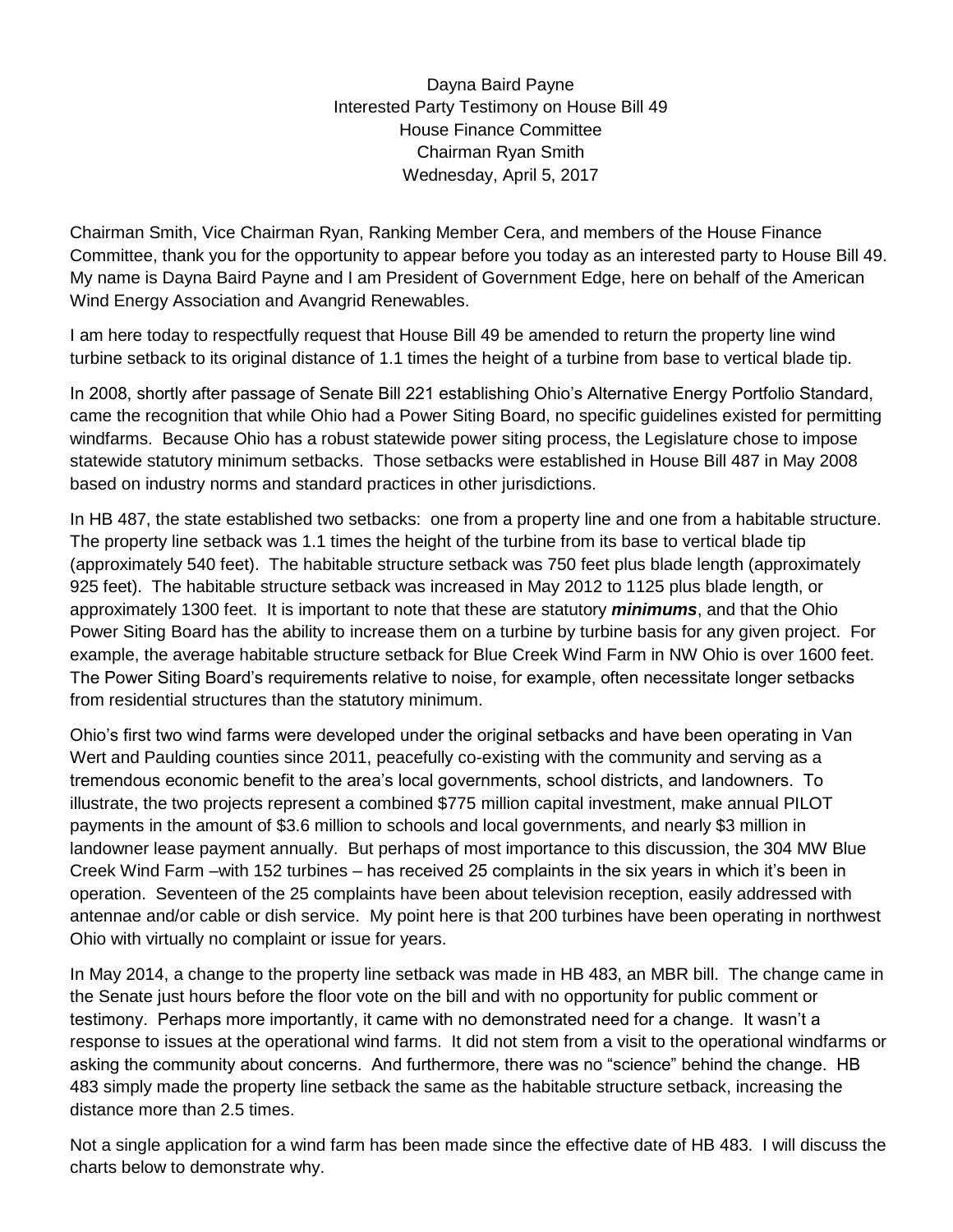## Setback Comparison for Non-Participating Property Lines Setbacks for a Standard Turbine Regional Setbacks for Successful Projects Compared to New Ohio Standard

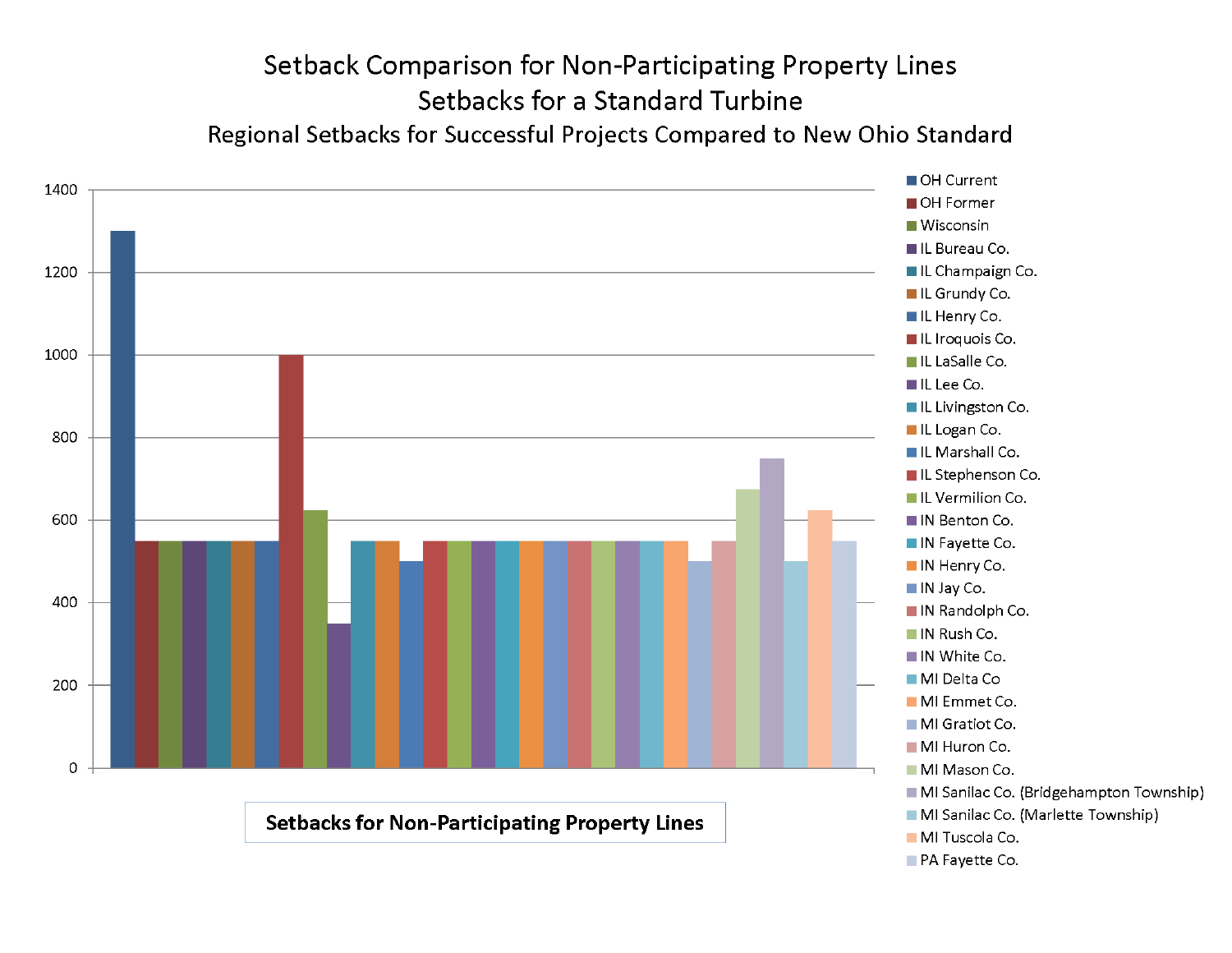## **Private Property Rights and Siting in Ohio**



Under previous setback requirements (1.1 times height of turbine from base to tip of highest blade – approx. 525 ft.), setbacks onto neighbors' property totaled **87 acres**, protecting neighbors' rights while still allowing wind development.



Current law created in 2014 by HB 483 (1125 ft. plus length of blade  $$ approx. 1300 ft.) blocks wind development with setbacks onto neighbors' property totaling **283 acres**.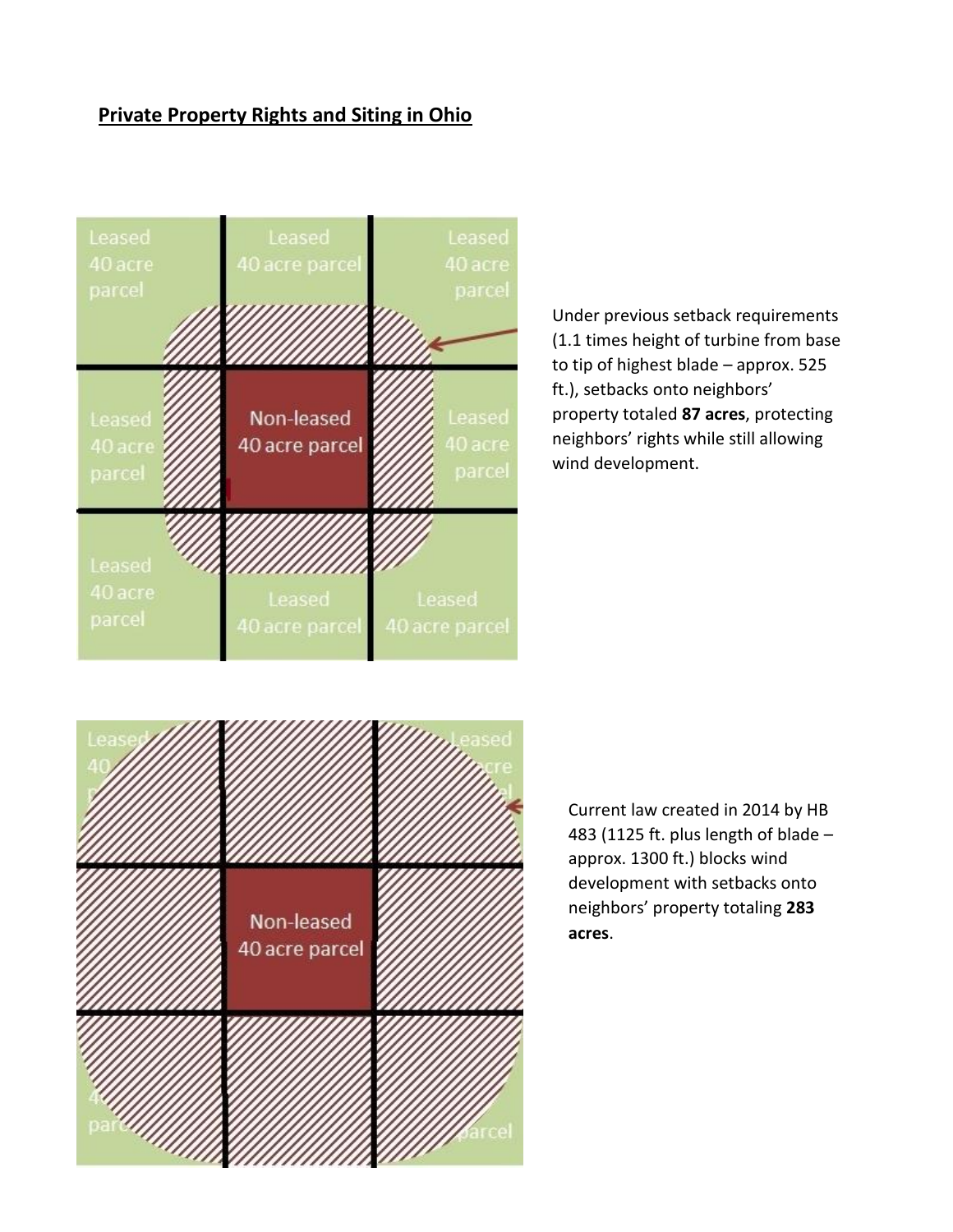When selecting a site to locate a windfarm, developers need three things: good wind resource, rural/agricultural land that is not densely populated, and access to a transmission line. My client, Avangrid Renewables found all three in northwest Ohio, coupled with a welcoming community. Their 304 MW, 152 turbine Blue Creek Wind Farm covers 40,000 acres, spans two counties, and six townships. The outer project boundary encompasses over 40,000 acres, nearly two thirds of which is under lease with Avangrid. Developers would prefer to sign leases and good neighbor agreements with nearly all property owners in the project boundary, and they work hard to do so. However, there are many reasons some landowners choose not to participate. It could be that they don't want a wind farm or a turbine near their property, but it could also be that several siblings may have inherited the property and can't decide on many things, let alone signing a 25 year lease. It could be that the property has a commercial use and doesn't want to sign a lease for that length of time. It could simply be that the property owner lives out of state and doesn't respond to repeated requests from the developer. The graphic below shows the footprint of Blue Creek Wind Farm. The black line is the outer boundary. The red line is an AEP transmission line. The blue shaded parcels are those under lease with Avangrid - more than 140 landowners. Under the original setbacks, you needed to contract with a significant majority of the land owners in a 40,000 acre area in order to construct 152 wind turbines. Had Blue Creek Wind Farm been permitted after the 2014 setback change, only 12 turbines could have been constructed in the same area.